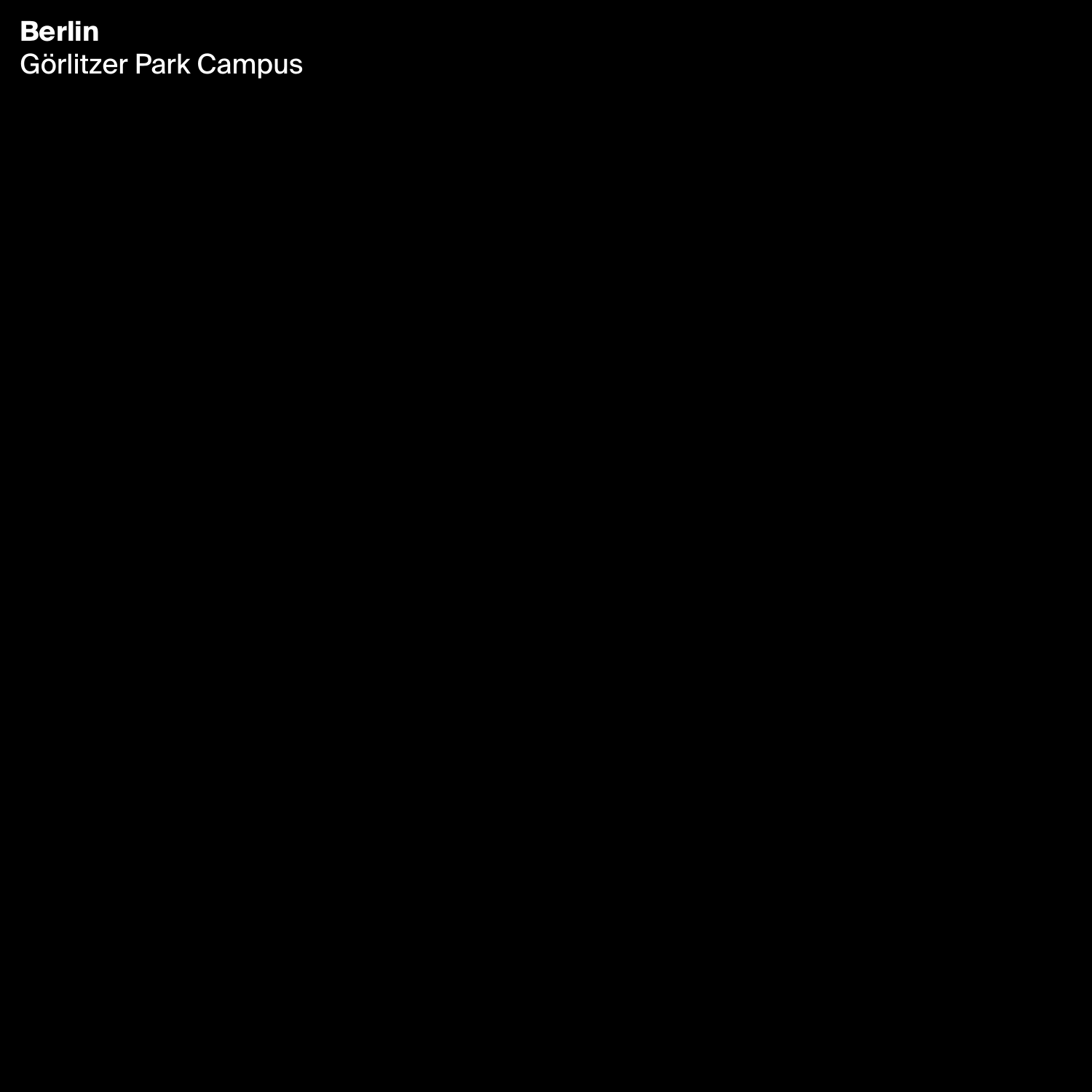## **Ground Floor** Görlitzer Park Campus



**8**

6



1

 $\overline{\mathbf{7}}$ 

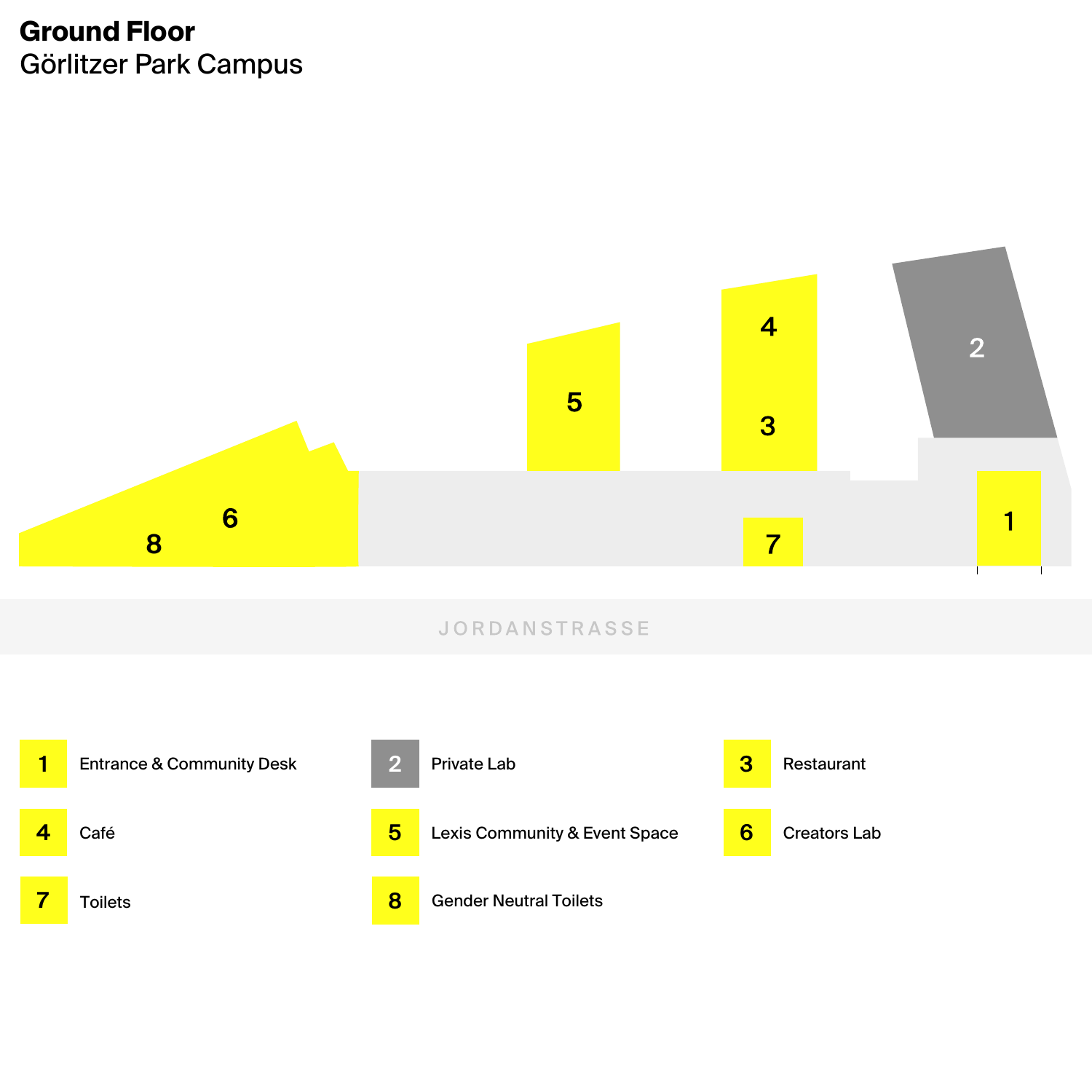## **First Floor** Görlitzer Park Campus



**1**

Else Event & Community Space

**4** Playground

**7** Peter 1.3.1 Meeting Room





#### $\overline{6}$  $\overline{\mathbf{7}}$

1

#### JORDANSTRASSE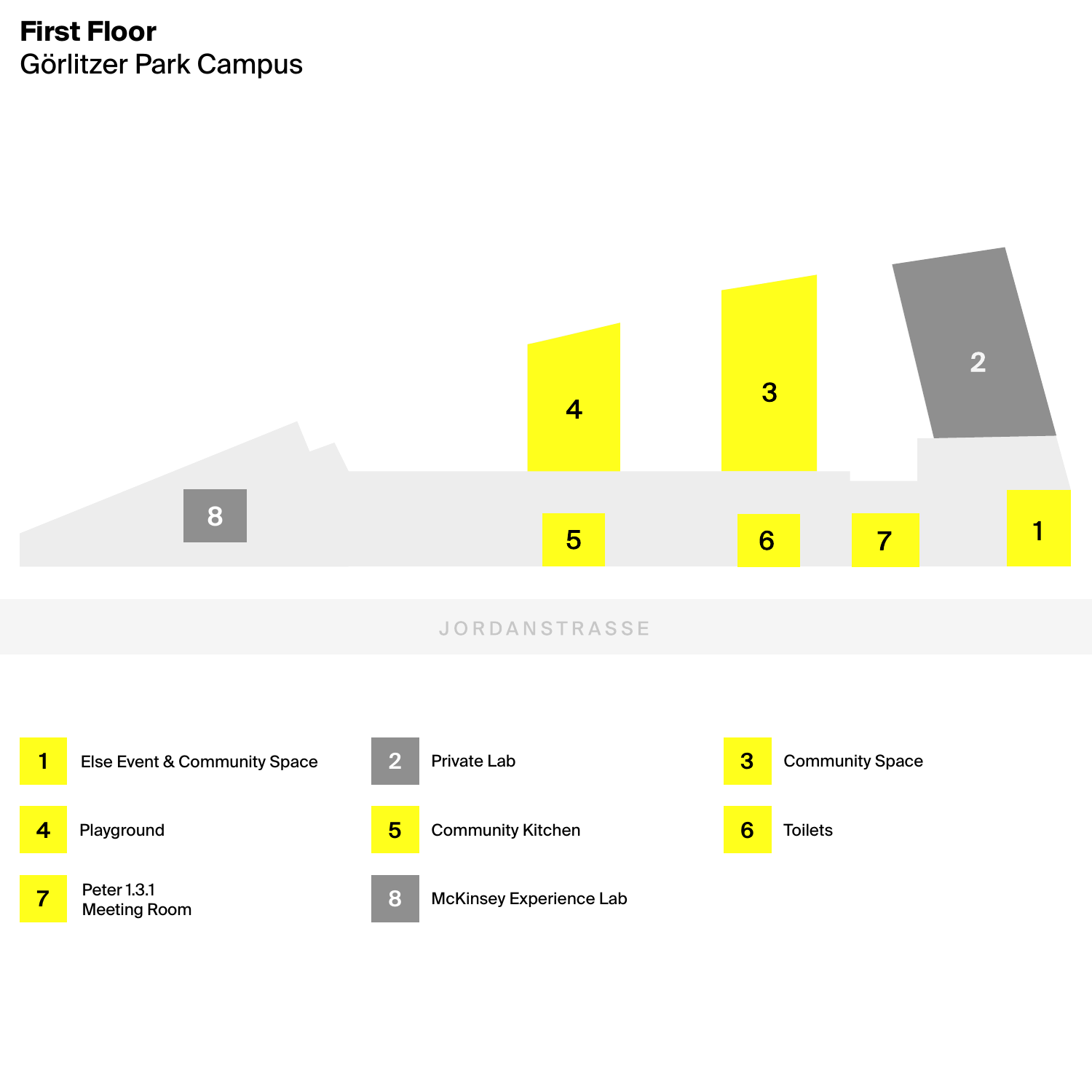## **Second Floor** Görlitzer Park Campus

**8** Ruby 2.5.3 Toilets **8 Meeting Room** 



**10** Meeting Room Mercury 2.10.3 SQL 2.5.4 Meeting Room



**Toilets** 

Grace 2.10.4 Meeting Room **11**

**5**



**3** Community Space

Community Space **Community Space** Community Space **Community Community Kitchen** 



#### JORDANSTRASSE

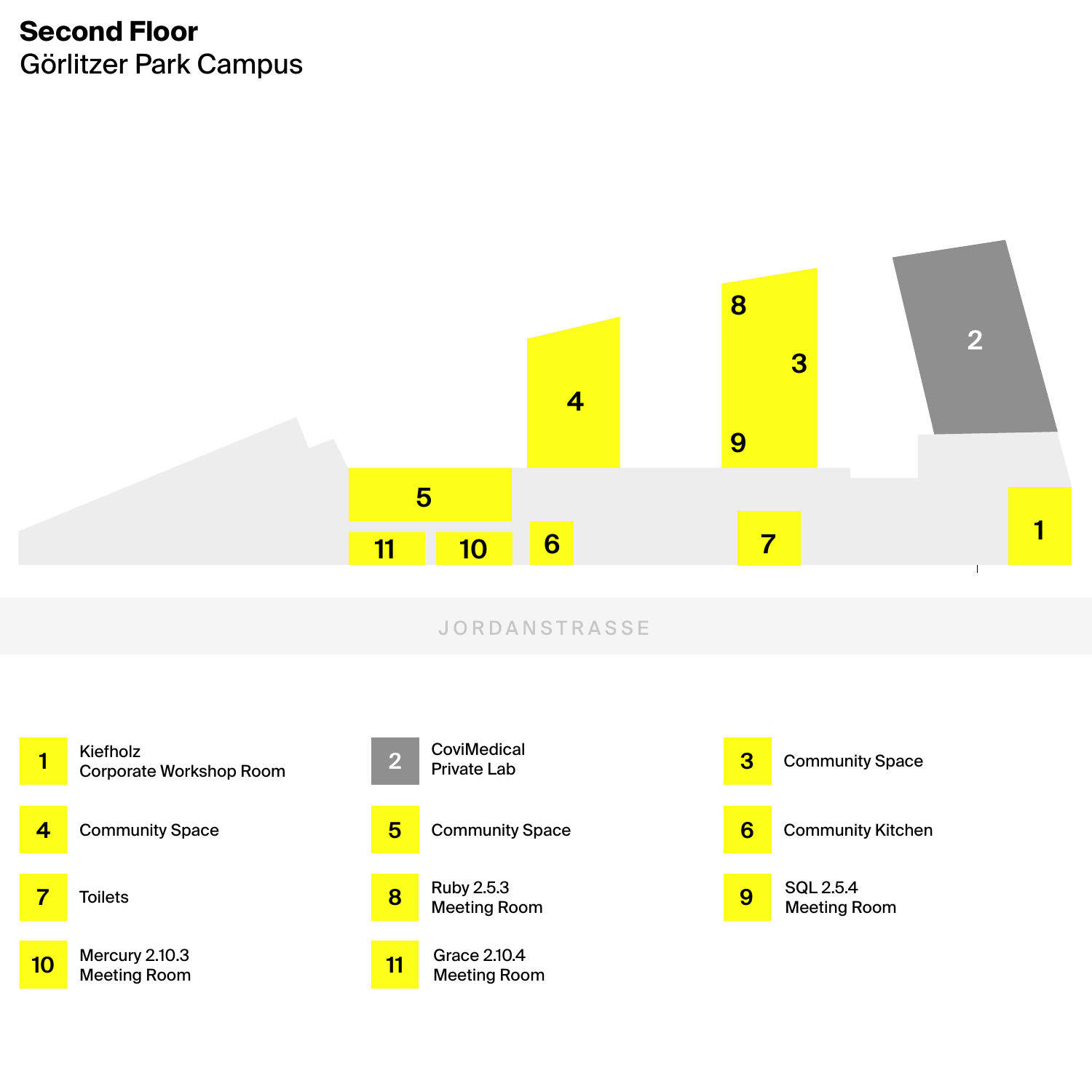### **Third Floor** Görlitzer Park Campus

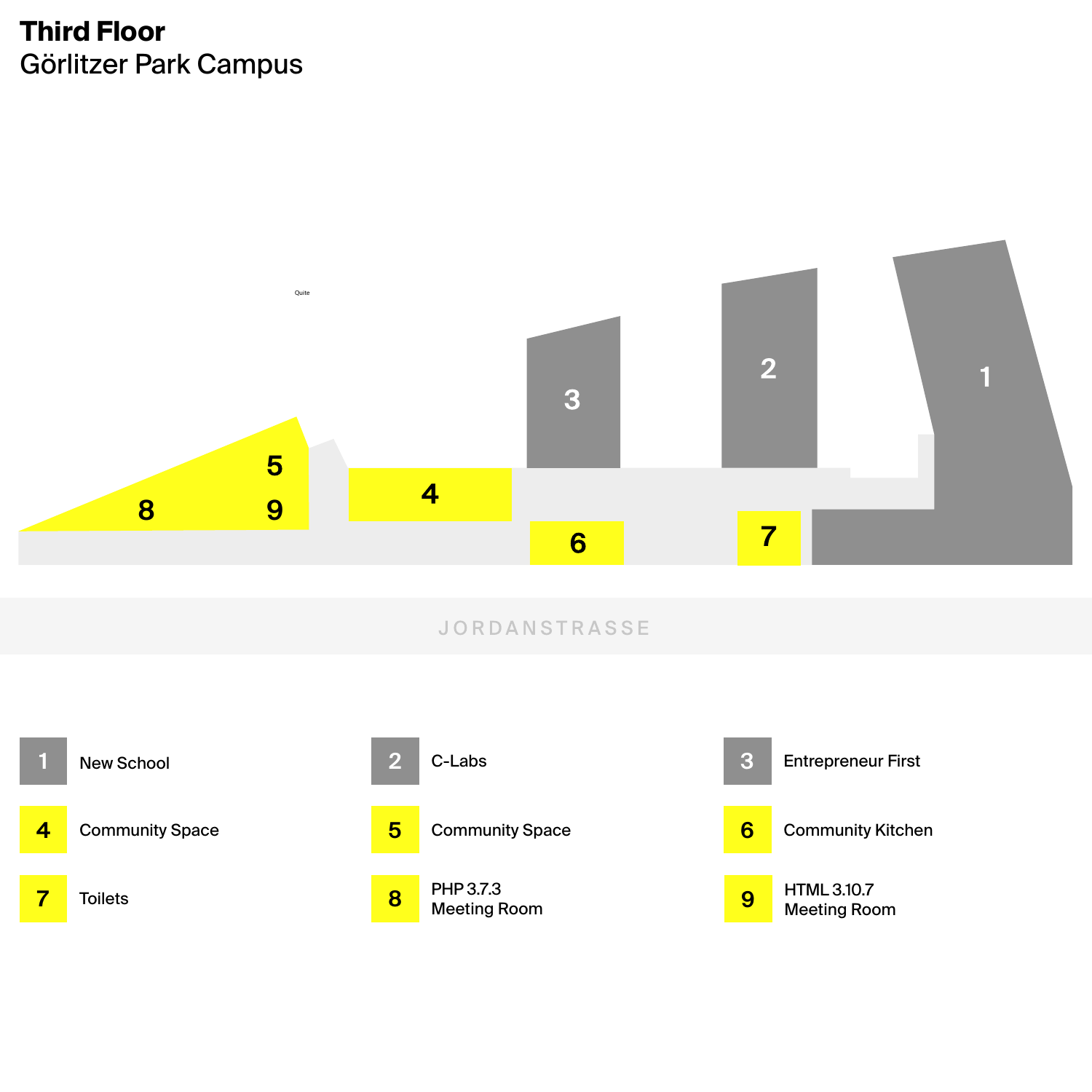## **Fifth Floor** Görlitzer Park Campus





**6 Toilets** 

Persius Event Space



Cinebar Event Space











#### JORDANSTRASSE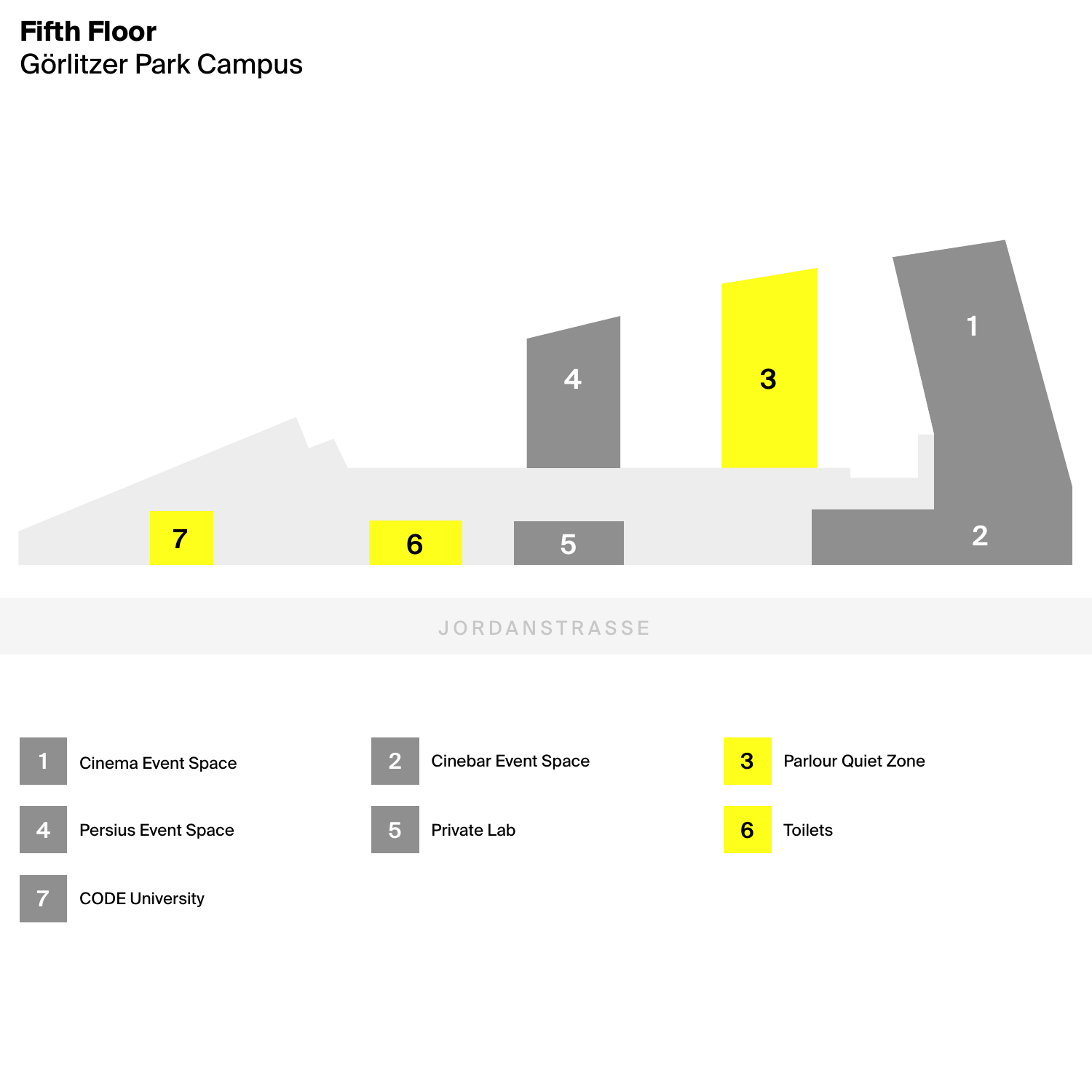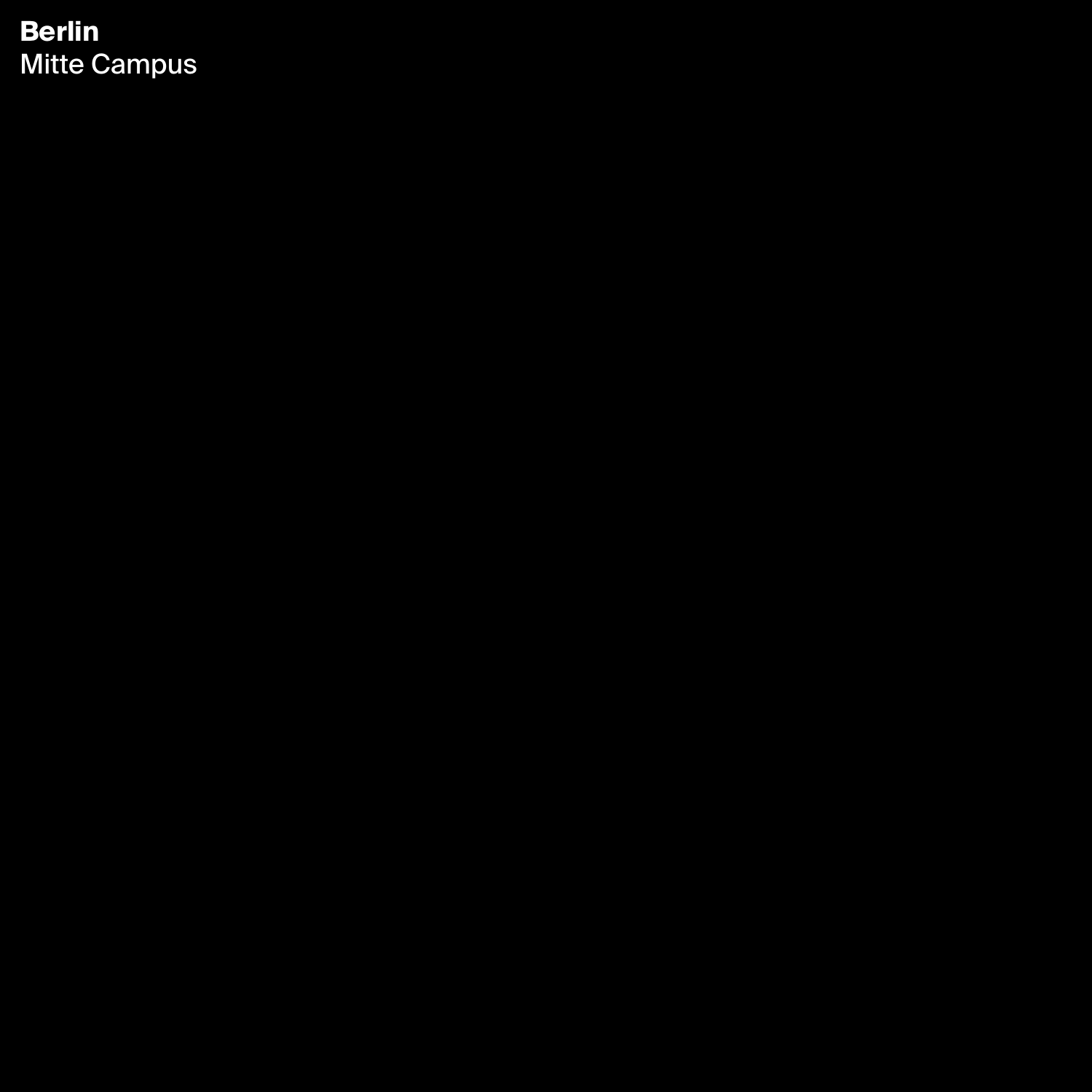## **Lower Ground Floor** Mitte Campus





 $\overline{\mathbf{2}}$ 

**1** Entrance & Community Desk



 $\blacksquare$